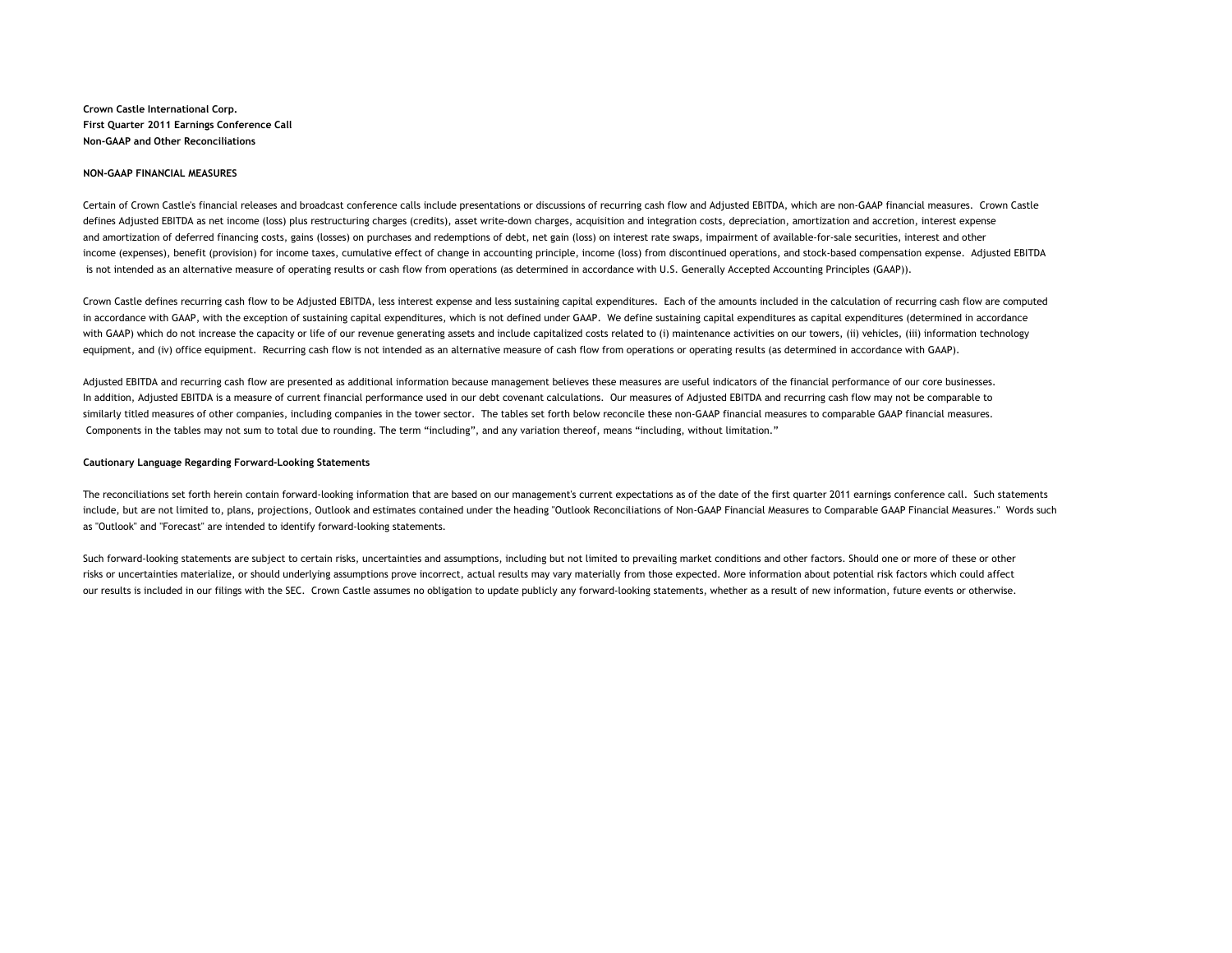### **Historical Reconciliations of Non-GAAP Financial Measures to Comparable GAAP Financial Measures:**

**Adjusted EBITDA, recurring cash flow and recurring cash flow per share for the quarters ended March 31, 2011 and March 31, 2010 are computed as follows:**

|                                                                     | For the Three Months Ended |       |                |         |
|---------------------------------------------------------------------|----------------------------|-------|----------------|---------|
| (in millions, except per share amounts)                             | March 31, 2011             |       | March 31, 2010 |         |
| Net income (loss)                                                   |                            | 40.1  | -S             | (119.4) |
| Adjustments to increase (decrease) net income (loss):               |                            |       |                |         |
| Asset write-down charges                                            |                            | 4.4   |                | 1.6     |
| Acquisition and integration costs                                   |                            | 0.6   |                |         |
| Depreciation, amortization and accretion                            |                            | 137.3 |                | 132.9   |
| Interest expense and amortization of deferred financing costs       |                            | 126.7 |                | 120.8   |
| Gains (losses) on purchases and redemptions of debt                 |                            |       |                | 66.4    |
| Net gain (loss) on interest rate swaps                              |                            |       |                | 73.3    |
| Interest and other income (expense)                                 |                            | 0.4   |                | (0.4)   |
| Benefit (provision) for income taxes                                |                            | (0.8) |                | (10.3)  |
| Stock-based compensation expense                                    |                            | 10.7  |                | 9.4     |
| <b>Adjusted EBITDA</b>                                              |                            | 319.3 |                | 274.3   |
| Less: Interest expense and amortization of deferred financing costs |                            | 126.7 | ς              | 120.8   |
| Less: Sustaining capital expenditures                               |                            | 3.1   |                | 4.6     |
| Recurring cash flow                                                 |                            | 189.5 |                | 148.9   |
| Weighted average shares outstanding - diluted                       |                            | 289.0 |                | 288.5   |
| Recurring cash flow per share                                       |                            | 0.66  |                | 0.52    |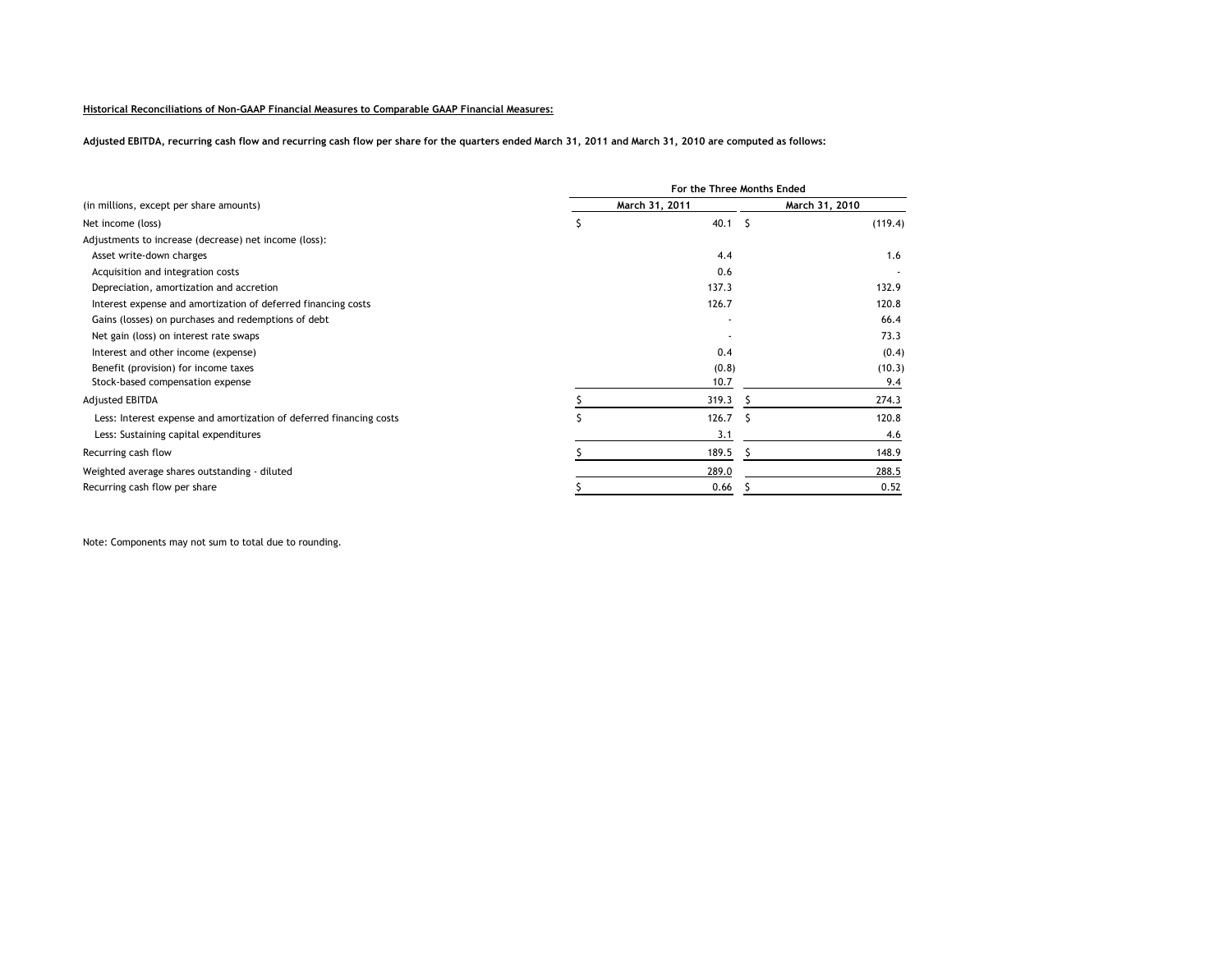### **Historical Reconciliations of Non-GAAP Financial Measures to Comparable GAAP Financial Measures:**

# **Adjusted EBITDA and recurring cash flow for the years ended December 31, 2010 and December 31, 2009 are computed as follows:**

|                                                                     | For the Twelve Months Ended |                   |    |                   |  |
|---------------------------------------------------------------------|-----------------------------|-------------------|----|-------------------|--|
| (in millions, except per share amounts)                             |                             | December 31, 2010 |    | December 31, 2009 |  |
| Net income (loss)                                                   | S                           | $(311.3)$ \$      |    | (114.1)           |  |
| Adjustments to increase (decrease) net income (loss):               |                             |                   |    |                   |  |
| Asset write-down charges                                            |                             | 13.7              |    | 19.2              |  |
| Acquisition and integration costs                                   |                             | 2.1               |    | ٠                 |  |
| Depreciation, amortization and accretion                            |                             | 540.8             |    | 529.7             |  |
| Interest expense and amortization of deferred financing costs       |                             | 490.3             |    | 445.9             |  |
| Gains (losses) on purchases and redemptions of debt                 |                             | 138.4             |    | 91.1              |  |
| Net gain (loss) on interest rate swaps                              |                             | 286.4             |    | 93.0              |  |
| Interest and other income (expense)                                 |                             | (1.6)             |    | (5.4)             |  |
| Benefit (provision) for income taxes                                |                             | (26.8)            |    | (76.4)            |  |
| Stock-based compensation expense                                    |                             | 40.0              |    | 30.3              |  |
| <b>Adjusted EBITDA</b>                                              |                             | 1,171.9           |    | 1,013.3           |  |
| Less: Interest expense and amortization of deferred financing costs |                             | 490.3             | -S | 445.9             |  |
| Less: Sustaining capital expenditures                               |                             | 24.3              |    | 28.1              |  |
| Recurring cash flow                                                 |                             | 657.3             |    | 539.3             |  |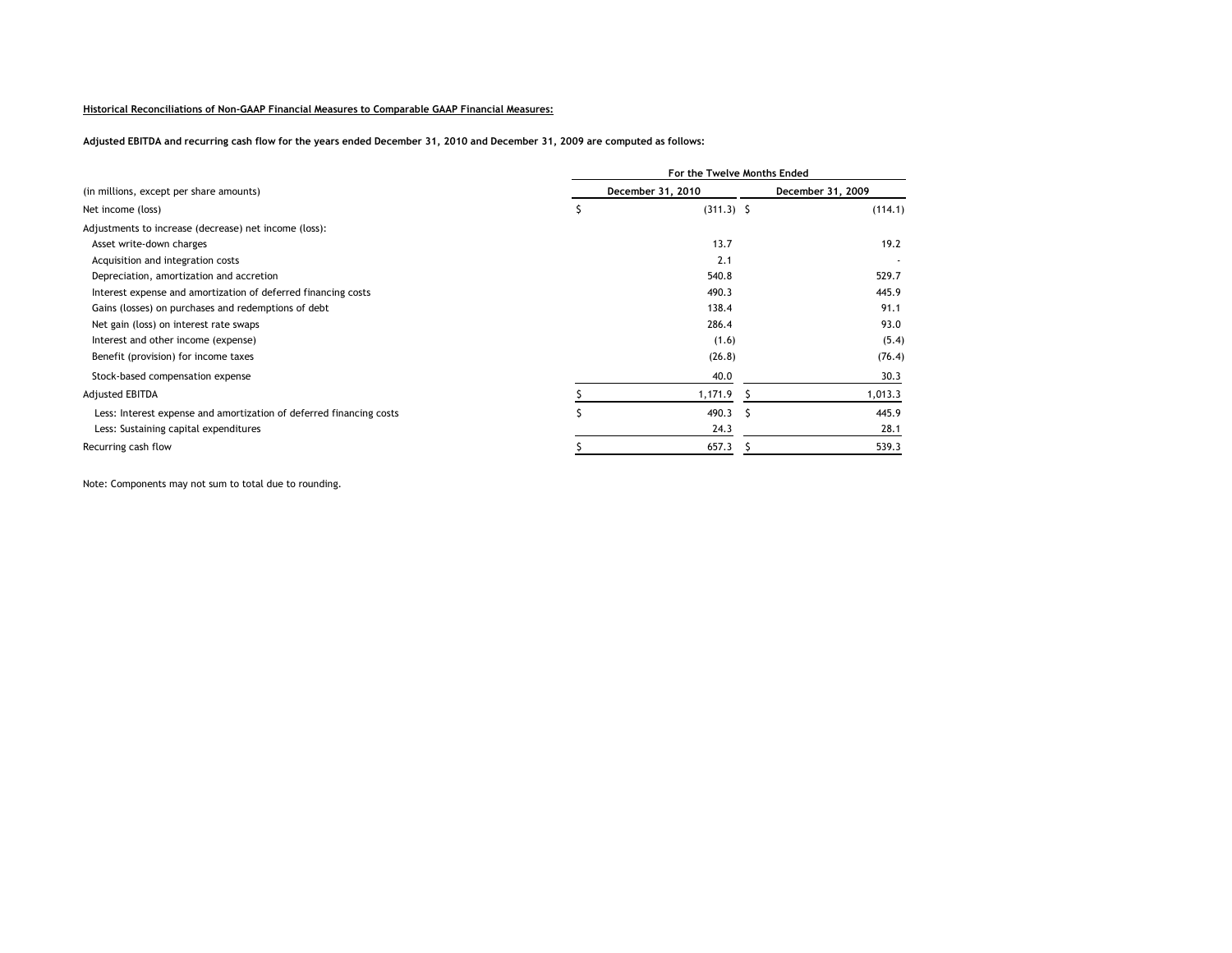### **Outlook Reconciliations of Non-GAAP Financial Measures to Comparable GAAP Financial Measures:**

### **Adjusted EBITDA and recurring cash flow for the quarter ending June 30, 2011 and the year ending December 31, 2011 are forecasted as follows:**

|                                                                                 | <b>Forecast Ranges</b> |                    |
|---------------------------------------------------------------------------------|------------------------|--------------------|
| (in millions)                                                                   | Q2 2011                | Full Year 2011     |
| Net income $(logs)$ <sup>(1)</sup>                                              | \$16 to \$45           | \$91 to \$176      |
| Adjustments to increase (decrease) net income (loss):                           |                        |                    |
| Asset write-down charges                                                        | $3$ to $6$             | 13 to 23           |
| Gains (losses) on purchases and redemptions of debt                             | -                      |                    |
| Depreciation, amortization and accretion                                        | 135 to 140             | 539 to 559         |
| Acquisition and integration costs                                               | $0$ to $2$             | $1$ to $3$         |
| Interest and other income (expense)                                             | $(1)$ to 1             | $(4)$ to 4         |
| Interest expense and amortization of deferred financing costs $^{(1)(2)}$       | 124 to 129             | 499 to 509         |
| Benefit (provision) for income taxes                                            | $3$ to $8$             | 13 to 23           |
| Stock-based compensation expense                                                | 7 to 9                 | 31 to 36           |
| <b>Adjusted EBITDA</b>                                                          | \$311 to \$316         | \$1,248 to \$1,268 |
| Less: Interest expense and amortization of deferred financing costs $^{(1)(2)}$ | \$124 to \$129         | \$499 to \$509     |
| Less: Sustaining capital expenditures                                           | 5 to 7                 | 20 to 25           |
| Recurring cash flow                                                             | \$178 to \$183         | \$721 to \$741     |

(1) Inclusive of approximately \$26 million and \$104 million, respectively, of non-cash expense.

(2) Approximately \$18 million and \$72 million, respectively, of the total non-cash expense relates to the amortization of forward-starting interest rate swaps, all of which has been cash settled in prior periods.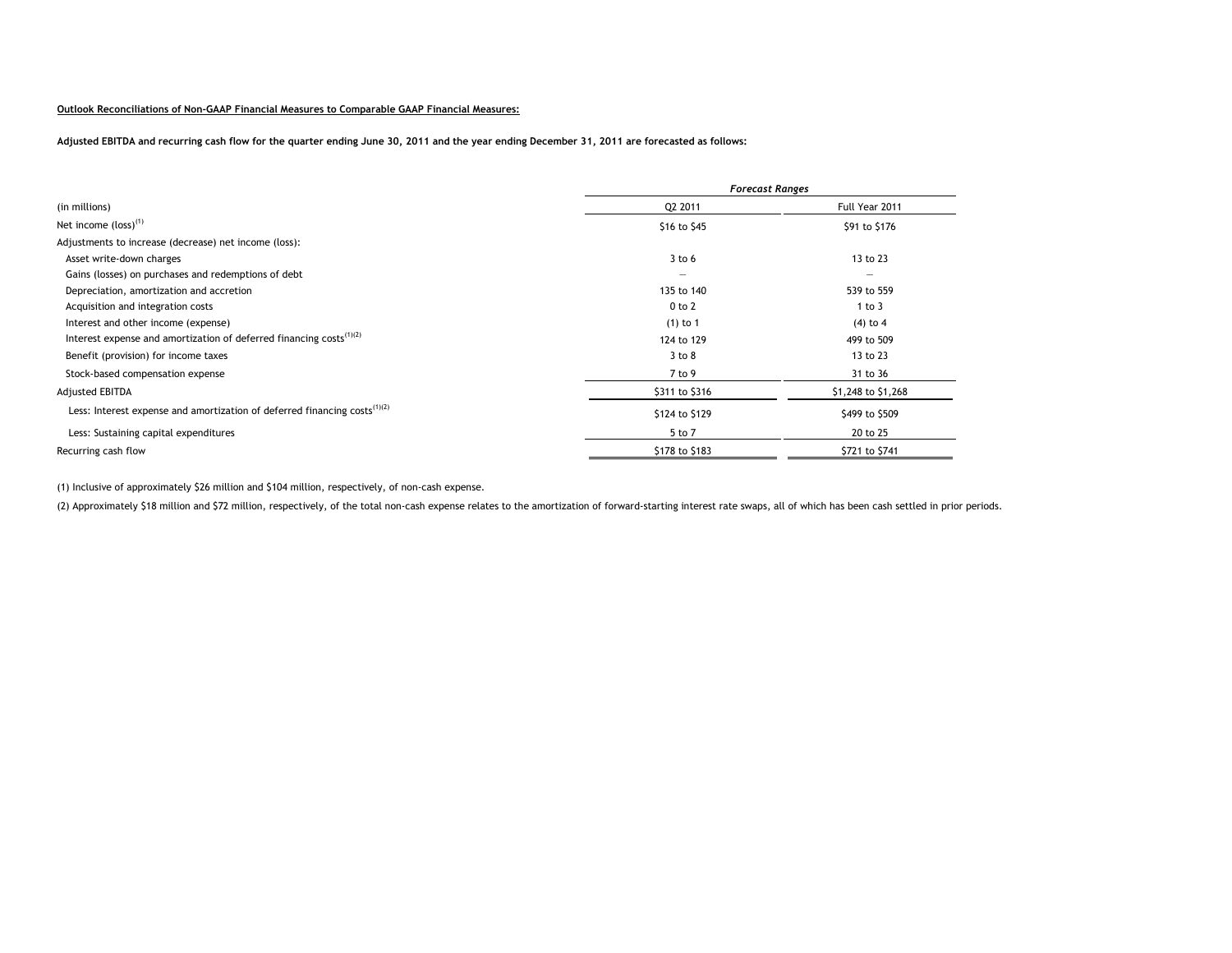# **OTHER CALCULATIONS:**

### **Net Debt to Adjusted EBITDA ratio for the quarter ended March 31, 2011 is computed as follows:**

|                                                       | For the Three Months Ended |  |  |
|-------------------------------------------------------|----------------------------|--|--|
| (in millions)                                         | March 31, 2011             |  |  |
| Total Debt (face value) at Quarter End                | 6,817.2                    |  |  |
| Cash at Quarter End                                   | 82.3                       |  |  |
| Total Net Debt at Quarter End                         | 6,734.9                    |  |  |
| Quarterly Adjusted EBITDA                             | 319.3                      |  |  |
| Annualized Quarterly Adjusted EBITDA                  | 1,277.3                    |  |  |
| Total Net Debt / Annualized Quarterly Adjusted EBITDA | 5.3X                       |  |  |

## **Cash run-rate interest coverage ratio for the quarter ended March 31, 2011 is computed as follows:**

| (in millions)                                                         | For the Three Months Ended |        |  |
|-----------------------------------------------------------------------|----------------------------|--------|--|
|                                                                       | March 31, 2011             |        |  |
| Interest Expense and Amortization of Deferred Financing Costs         |                            | 126.7  |  |
| Amortization of Deferred Financing Cost and Non-Cash Interest Expense |                            | (25.8) |  |
| Cash Interest at Quarter End                                          |                            | 100.9  |  |
| Quarterly Adjusted EBITDA                                             |                            | 319.3  |  |
| Quarterly Adjusted EBITDA / Cash Interest Expense                     |                            | 3.2X   |  |